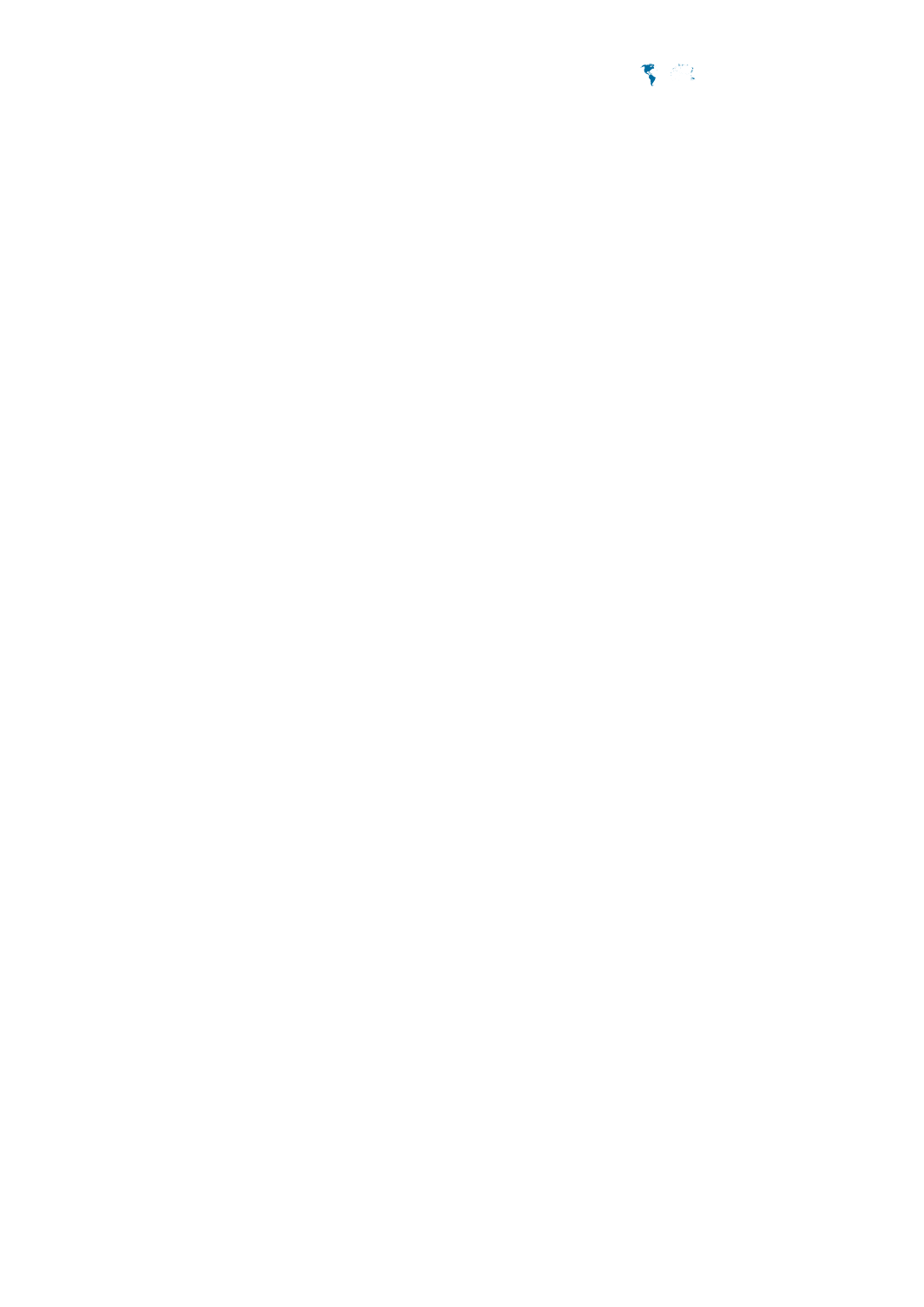# **EXECUTIVEI** SUMMARY

**DECARBONISATION OF THE ENERGY SECTOR AND THE REDUCTION OF CARBON EMISSIONS TO LIMIT CLIMATE CHANGE IS AT THE HEART OF THE INTERNATIONAL RENEWABLE ENERGY AGENCY (IRENA)'S ENERGY TRANSFORMATION ROADMAPS.** These roadmaps examine and provide an assertive yet technically and economically feasible pathway for the deployment of low-carbon technology towards a sustainable and clean energy future.

# **IRENA HAS EXPLORED TWO ENERGY DEVELOPMENT PATHWAYS TO THE YEAR 2050 AS PART OF THE 2019 EDITION OF ITS GLOBAL ENERGY TRANSFORMATION REPORT.**

The first is an energy pathway set by current and planned policies (Reference Case). The second is a cleaner climate-resilient pathway based largely on more ambitious, yet achievable, uptake of renewable energy and energy efficiency measures (REmap Case), which limits the rise in global temperature to well below 2 degrees and closer to 1.5 degrees above pre-industrial levels and is aligned within the envelope of scenarios presented in the Intergovernmental Panel on Climate Change (IPCC) Special Report on Global Warming of 1.5 °C.

**THIS REPORT OUTLINES THE ROLE OF WIND POWER IN THE TRANSFORMATION OF THE GLOBAL ENERGY SYSTEM BASED ON IRENA'S CLIMATE-RESILIENT PATHWAY (REMAP CASE)**, specifically the growth in wind power deployments that would be needed in the next three decades to achieve the Paris climate goals.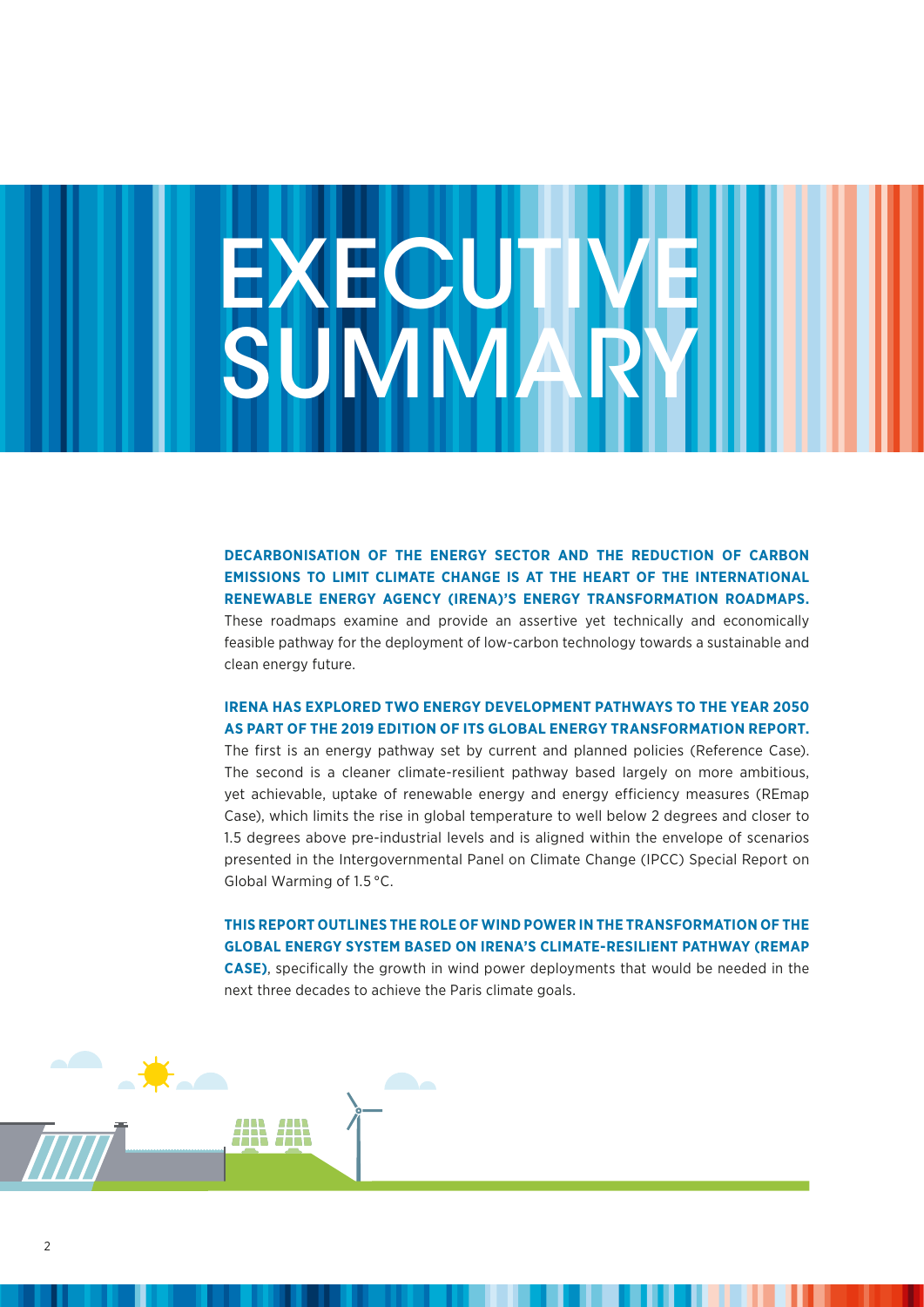#### **KEY FINDINGS:**

- n **ACCELERATED DEPLOYMENT OF RENEWABLES, COMBINED WITH DEEP ELECTRIFICATION AND INCREASED ENERGY EFFICIENCY, CAN ACHIEVE OVER 90% OF THE ENERGY-RELATED CARBON DIOXIDE (CO<sub>2</sub>) EMISSIONS REDUCTIONS NEEDED BY 2050 TO SET THE WORLD ON AN ENERGY PATHWAY TOWARDS MEETING THE PARIS CLIMATE TARGETS.** Among all low-carbon technology options, accelerated deployment of wind power when coupled with deep electrification would contribute to more than one-quarter of the total emissions reductions needed (nearly 6.3 gigatonnes of carbon dioxide (Gt  $CO<sub>2</sub>$ ) annually) in 2050.
- **n** ACHIEVING THE PARIS CLIMATE GOALS WOULD REQUIRE SIGNIFICANT **ACCELERATION ACROSS A RANGE OF SECTORS AND TECHNOLOGIES**. Wind power, along with solar energy, would lead the way for the transformation of the global electricity sector. Onshore and offshore wind would generate more than one-third (35%) of total electricity needs, becoming the prominent generation source by 2050.
- **N** SUCH A TRANSFORMATION IS ONLY POSSIBLE BY GREATLY SCALING UP WIND **CAPACITY INSTALLATIONS IN THE NEXT THREE DECADES**. This entails increasing the global cumulative installed capacity of onshore wind power more than threefold by 2030 (to 1787 gigawatts (GW)) and nine-fold by 2050 (to  $5044\,\text{GW}$ ) compared to installed capacity in 2018 (542 GW). For offshore wind power, the global cumulative installed capacity would increase almost ten-fold by 2030 (to 228 GW) and substantially towards 2050, with total offshore installation nearing 1 000 GW by 2050.
- **n THE WIND INDUSTRY WOULD NEED TO BE PREPARED FOR SUCH A SIGNIFICANT GROWTH IN THE WIND MARKET OVER THE NEXT THREE DECADES.** Annual capacity additions for onshore wind would increase more than four-fold, to more than 200 GW per year in the next 20 years, compared to 45 GW added in 2018. Even higher growth would be required in annual offshore wind capacity additions – around a ten-fold increase, to 45 GW per year by 2050 from 4.5 GW added in 2018.

**n AT A REGIONAL LEVEL, ASIA WOULD LARGELY DRIVE THE PACE OF WIND CAPACITY INSTALLATIONS, BECOMING THE WORLD LEADER IN WIND ENERGY**. Asia (mostly China) would continue to dominate the onshore wind power industry, with more than 50% of global installations by 2050, followed by North America (23%) and Europe (10%). For offshore wind, Asia would take the lead in the coming decades with more than 60% of global installations by 2050, followed by Europe (22%) and North America (16%).

**N SCALING UP WIND ENERGY INVESTMENTS IS KEY TO ACCELERATING THE GROWTH OF GLOBAL WIND POWER INSTALLATIONS OVER THE COMING DECADES**. This would imply increasing global average annual onshore wind power investments by more than two-fold from now until 2030 (USD 146 billion/year) and more than three-fold over the remaining period to 2050 (USD 211 billion/year) compared to 2018 investments (USD 67 billion/year). For offshore wind, global average annual investments would need to increase three-fold from now until 2030 (USD 61 billion/year) and more than five-fold over the remaining period to 2050 (USD 100 billion/year) compared to 2018 investments (USD 19 billion/year).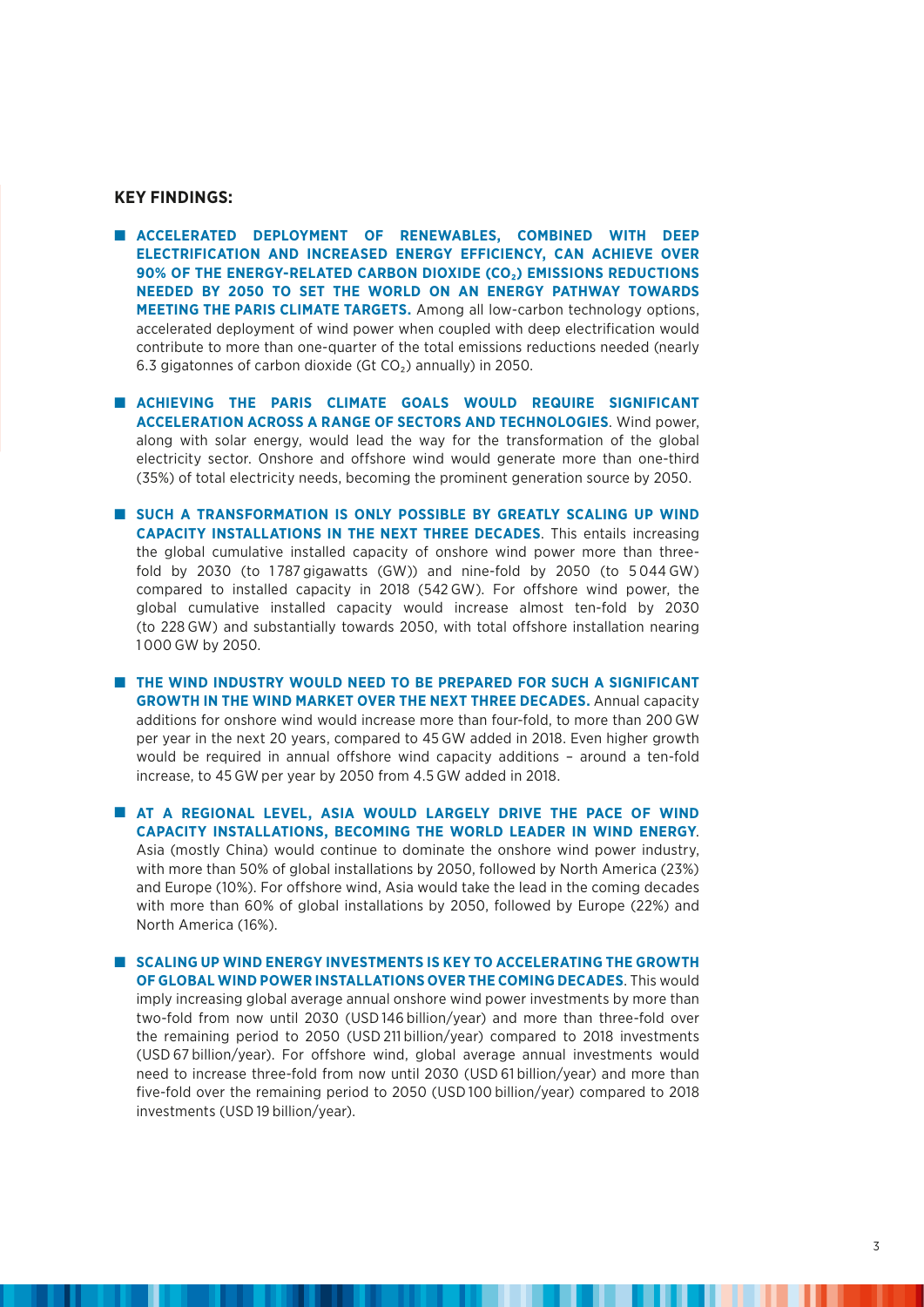**N INCREASING ECONOMIES OF SCALE, MORE COMPETITIVE SUPPLY CHAINS AND FURTHER TECHNOLOGICAL IMPROVEMENTS WILL CONTINUE TO REDUCE THE COSTS OF WIND POWER**. Globally, the total installation cost of onshore wind projects would continue to decline in the next three decades with the average cost falling in the range of USD 800 to 1350 per kilowatt (kW) by 2030 and USD 650 to 1000/kW by 2050, compared to the global-weighted average of USD 1 497/kW in 2018. For offshore wind projects, the average total installation cost would further drop in coming decades to between USD 1 700 and 3 200/kW by 2030 and between USD 1 400 and 2 800/kW by 2050.

 The levelised cost of electricity (LCOE) for onshore wind is already competitive compared to all fossil fuel generation sources and is set to decline further as installed costs and performance continue to improve. Globally, the LCOE for onshore wind will continue to fall from an average of USD 0.06 per kilowatt-hour (kWh) in 2018 to between USD 0.03 to 0.05/kWh by 2030 and between USD 0.02 to 0.03/kWh by 2050. The LCOE of offshore wind is already competitive in certain European markets (for example, Germany, the Netherlands with zero-subsidy projects, and lower auction prices). Offshore wind would be competitive in other markets across the world by 2030, falling in the low range of costs for fossil fuels (coal and gas). The LCOE of offshore wind would drop from an average of USD 0.13/kWh in 2018 to an average between USD 0.05 to 0.09/kWh by 2030 and USD 0.03 to 0.07/kWh by 2050.

n **ONGOING INNOVATIONS AND TECHNOLOGY ENHANCEMENTS TOWARDS LARGER-CAPACITY TURBINES AS WELL AS INCREASED HUB HEIGHTS AND ROTOR DIAMETERS HELP IMPROVE YIELDS FOR THE SAME LOCATION**. The ongoing increase in wind turbine size for onshore applications is set to continue, from an average of 2.6 megawatts (MW) in 2018 to 4 to 5 MW for turbines commissioned by 2025. For offshore applications, the largest turbine size of around 9.5 MW today will soon be surpassed, with expectations that projects to be commissioned in 2025 would comprise of turbines with ratings of 12 MW and above (although some legacy projects with long lead times may have lower ratings). Research and development will likely lead to a potential to increase this to 15 to 20 MW in a decade or two.

The combination of improved wind turbine technologies, deployment of higher hub heights and longer blades with larger swept areas leads to increased capacity factors for a given wind resource. For onshore wind plants, global weighted average capacity factors would increase from 34% in 2018 to a range of 30% to 55% in 2030 and 32% to 58% in 2050. For offshore wind farms, even higher progress would be achieved, with capacity factors in the range of 36% to 58% in 2030 and 43% to 60% in 2050, compared to an average of 43% in 2018.

**n** TECHNOLOGICAL DEVELOPMENTS IN WIND TURBINE FOUNDATIONS ARE A KEY **FACTOR ENABLING THE ACCELERATED DEPLOYMENT OF OFFSHORE WIND, PERMITTING ACCESS TO BETTER WIND RESOURCES**. Floating foundations are potentially a "game-changing" technology to effectively exploit abundant wind potential in deeper waters and thus could lead the way for rapid future growth in the offshore wind power market. By 2030, industry experts estimate that around 5GW to 30 GW of floating offshore capacity could be installed worldwide and that, based on the pace of developments across various regions, floating wind farms could cover around 5% to 15% of the global offshore wind installed capacity (almost 1 000 GW) by 2050.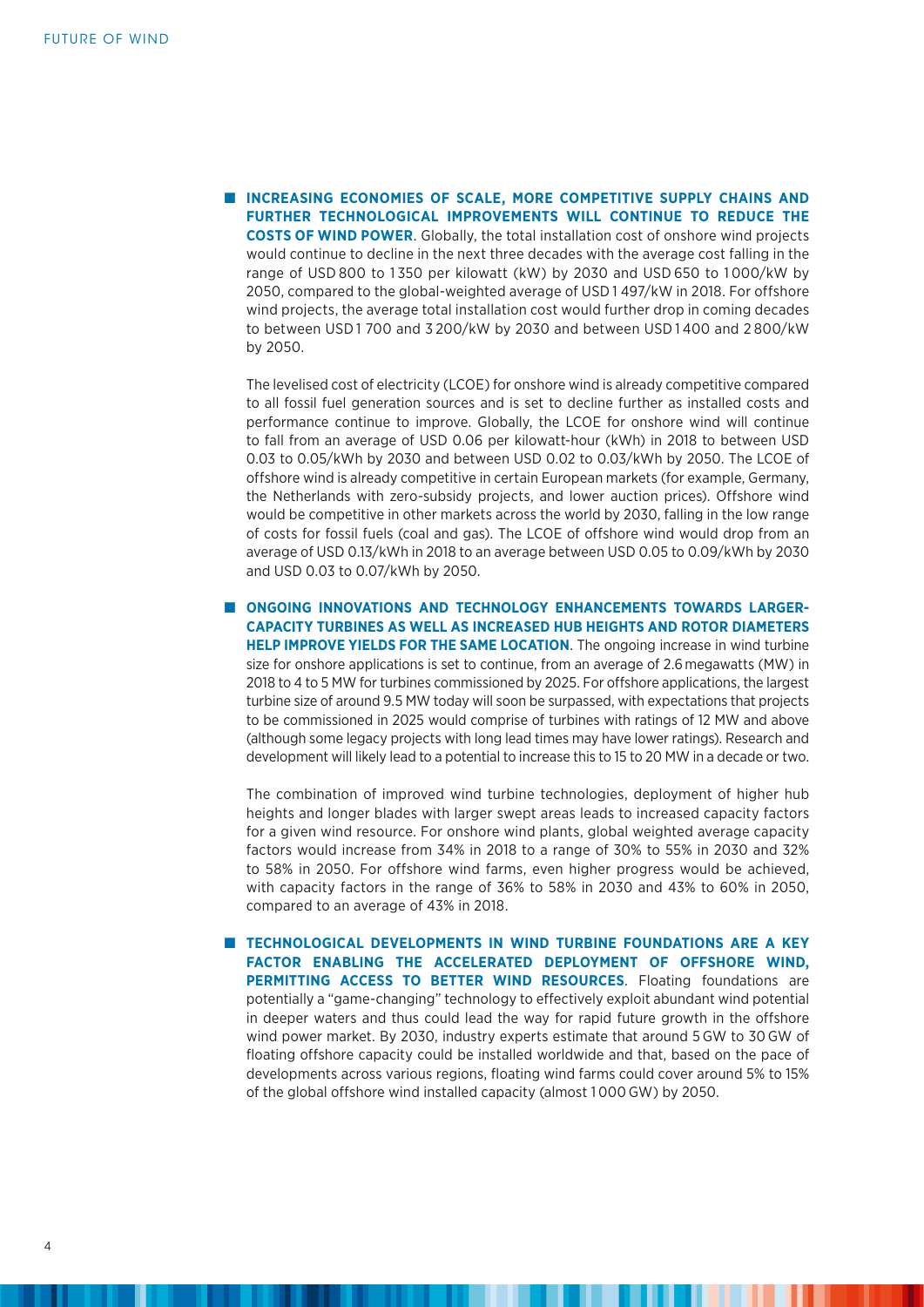**n TECHNOLOGICAL SOLUTIONS ACCOMPANIED BY ENABLING MARKET CONDITIONS AND INNOVATIVE BUSINESS MODELS, ARE ESSENTIAL TO PREPARE FUTURE POWER GRIDS TO INTEGRATE RISING SHARES OF WIND POWER**. To effectively manage large-scale variable renewable energy sources, flexibility must be harnessed in all sectors of the energy system, from power generation to transmission and distribution systems, storage (both electrical and thermal) and increasingly flexible demand (demand side management and sector coupling). Globally, to integrate 60% variable renewable generation (35% from wind) by 2050 as is envisioned in the REmap Case, average annual investments in grids, generation adequacy and some flexibility measures (e.g. storage) would need to rise by more than one-quarter to USD374 billion/year, compared to investments made in electricity networks and battery storage in 2018 of USD 297 billion/yr.

**E IF ACCOMPANIED BY SOUND POLICIES. THE TRANSFORMATION CAN BRING SOCIO-ECONOMIC BENEFITS**. The wind industry can employ 3.74 million people by 2030 and more than 6 million people by 2050, a figure nearly three times higher and five times higher respectively than the 1.16 million jobs in 2018. To maximise outcomes of the energy transition, however, a holistic policy framework is needed. Deployment policies will need to co-ordinate and harmonise with integration and enabling policies. Under the enabling policy umbrella, particular focus is needed on industrial, labour, financial, education and skills policies to maximise the transition benefits. Education and skills policies can allow for the retention and reallocation of existing expertise in the oil and gas sector to support the installation of offshore wind foundation structures. Similarly, sound industrial and labour policies that build upon domestic supply chains can enable income and employment growth by leveraging existing economic activities in support of wind industry development.

#### n **UNLEASHING THE MASSIVE POTENTIAL OF WIND IS CRUCIAL TO ACHIEVE THE PARIS**

**CLIMATE TARGETS**. This is only possible by mitigating the existing barriers at different scales (technology, economic, socio-political and environmental) that could hinder the deployment of wind capacities in the next three decades. Grid access, public acceptance, planning procedures and planning uncertainties, economies of scale, access to finance, subsidies for traditional energy are among the key barriers. Mitigating the existing barriers immediately, through a range of supportive policies and implementation measures including innovative business models, financial instruments is vital to boost future deployment of wind capacities to enable the transition to a low-carbon, sustainable energy future.

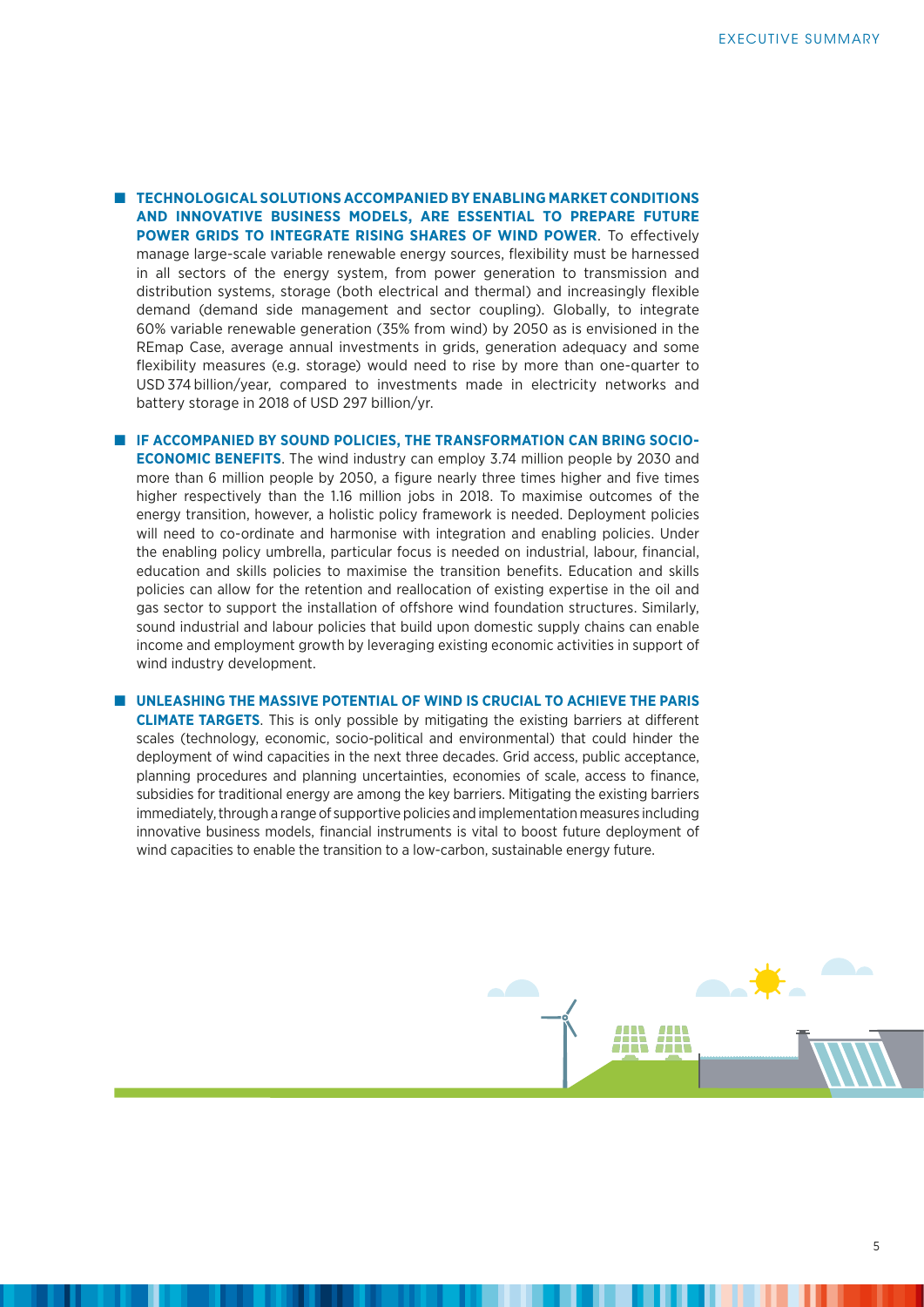| Figure ES 1. Wind roadmap to 2050: tracking progress of key wind energy indicators |  |
|------------------------------------------------------------------------------------|--|
| to achieve the global energy transformation.                                       |  |

| 2010 | <b>ON/OFF</b> |
|------|---------------|
| 2030 | 2050          |
| 2018 | <b>TRACK</b>  |

# CO2 EMISSIONS (ENERGY-RELATED) AND REDUCTION POTENTIAL BY WIND POWER

| <b>Energy-related CO, emissions under</b><br>current plans and planned policies<br>(Reference Case) (Gt CO, /yr)                  | 29.7 | 34.5 | 35                        | 33.1 |                               |
|-----------------------------------------------------------------------------------------------------------------------------------|------|------|---------------------------|------|-------------------------------|
| <b>Energy-related CO, emissions under</b><br><b>IRENA's climate resilient pathway</b><br>(REmap Case) (Gt CO <sub>2</sub> /yr)    | 29.7 | 34.5 | 24.9                      | 9.8  | Off track                     |
| Avoided emissions due to<br>accelerated deployment of<br>wind power coupled with deep<br>electrification (Gt CO <sub>2</sub> /yr) |      |      |                           | 6.3  |                               |
|                                                                                                                                   |      |      |                           |      |                               |
|                                                                                                                                   | 2010 | 2018 | <b>REMAP CASE</b><br>2030 | 2050 | <b>ON/OFF</b><br><b>TRACK</b> |

### WIND POWER IN TOTAL GENERATION MIX

| <b>Onshore and offshore</b><br>wind generation share (%) | 1.7%                        | 6%  | 21%  | 35 <sub>%</sub> | Progress  |
|----------------------------------------------------------|-----------------------------|-----|------|-----------------|-----------|
| <b>TOTAL INSTALLED CAPACITY</b>                          |                             |     |      |                 |           |
| Onshore wind (GW)                                        | 178                         | 542 | 1787 | 5044            | Off track |
| Offshore wind (GW)                                       | $\overline{\overset{2}{3}}$ | 23  | 228  | 1000            | Progress  |
| <b>ANNUAL DEPLOYMENT*</b>                                |                             |     |      |                 |           |
| Onshore wind (GW/yr)                                     | 30                          | 45  | 147  | 202             | Off track |
| Offshore wind (GW/yr)                                    | 0.9                         | 4.5 | 28   | 45              | Progress  |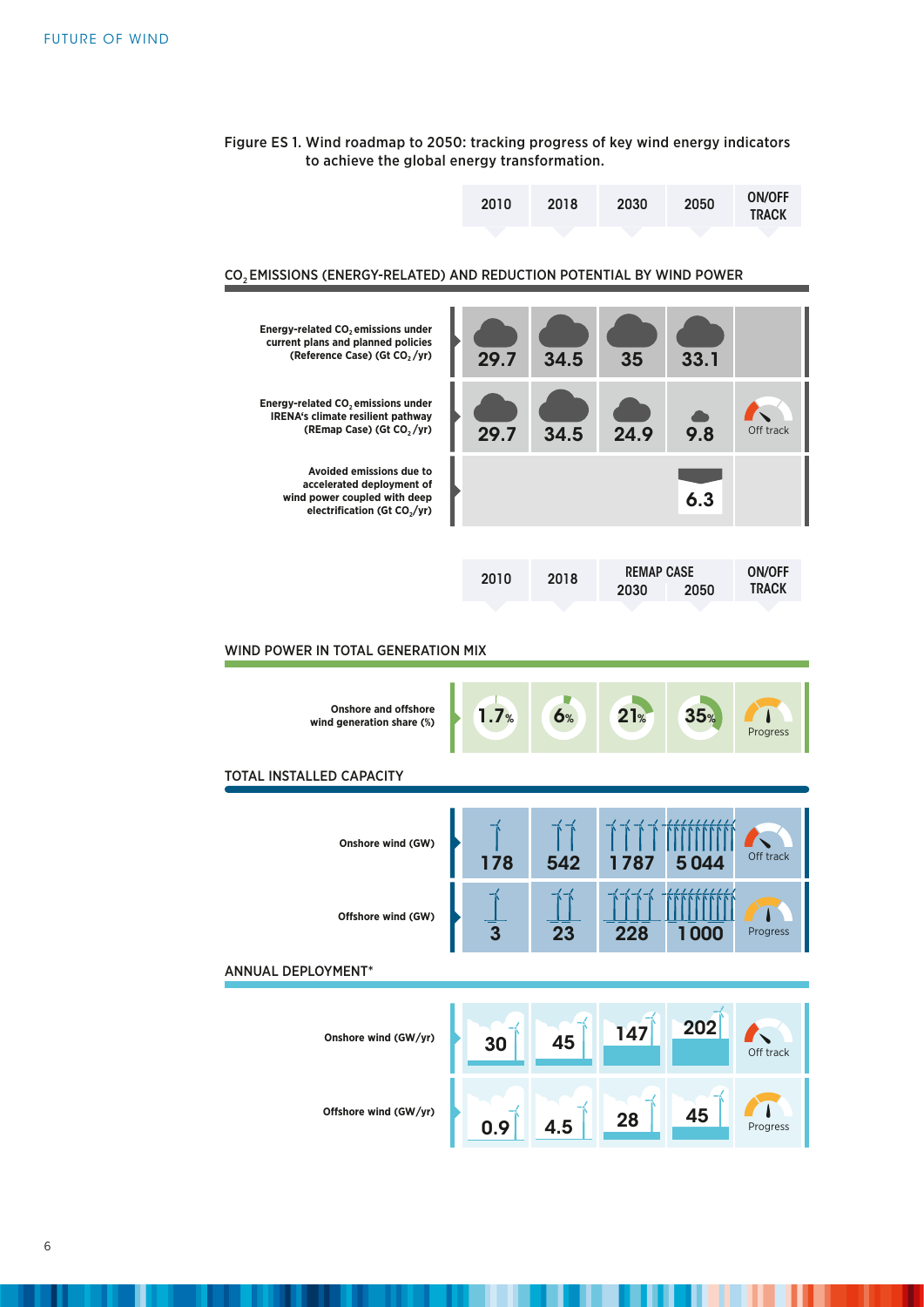| 2010 | 2018 | <b>REMAP CASE</b> | <b>ON/OFF</b> |              |
|------|------|-------------------|---------------|--------------|
|      |      | 2030              | 2050          | <b>TRACK</b> |
|      |      |                   |               |              |

#### TOTAL INSTALLATION COST

| Onshore wind (USD/kW)                | 1913<br>1497<br>$800 - 1350$<br>650-1000<br>On track<br>(average)<br>(average) (average range) (average range)                                            |  |
|--------------------------------------|-----------------------------------------------------------------------------------------------------------------------------------------------------------|--|
| Offshore wind (USD/kW)               | 1700-3200 1400-2800<br>4 353<br>4 572<br>Progress<br>(average)<br>(average) (average range) (average range)                                               |  |
| LEVELISED COST OF ELECTRICITY (LCOE) |                                                                                                                                                           |  |
|                                      |                                                                                                                                                           |  |
| Onshore wind (USD/kWh)               | \$<br>\$.<br>0.08<br>0.06<br>$0.03 - 0.05$ $0.02 - 0.03$<br>On track<br>(average)<br>(average) (average range) (average range)                            |  |
| Offshore wind (USD/kWh)              | ) \$<br>\$<br>$\sqrt{ }$<br>\$.<br>S<br>$0.05 - 0.09$ $0.03 - 0.07$<br>0.16<br>0.13<br>Progress<br>(average)<br>(average) (average range) (average range) |  |
| <b>AVERAGE ANNUAL INVESTMENT</b>     |                                                                                                                                                           |  |
|                                      |                                                                                                                                                           |  |
| Onshore wind (USD billion/yr)        | Off track                                                                                                                                                 |  |
|                                      |                                                                                                                                                           |  |
| Offshore wind (USD billion/yr)       | IIOIO<br>Progress                                                                                                                                         |  |
| <b>CAPACITY FACTORS</b>              |                                                                                                                                                           |  |
|                                      |                                                                                                                                                           |  |
| Onshore wind (%)                     | $30 - 55$ 32-58<br>27<br>34<br>Progress<br>(average)<br>(average)<br>(average range) (average range)                                                      |  |

EMPLOYMENT

**Onshore and offshore wind (million)** 



(average) (average range) (average range)

On track

\* The data includes new capacity additions and replacement of end-of-lifetime capacity

(average)

(average)

(average)

\*\*The data denotes wind sector jobs by 2012